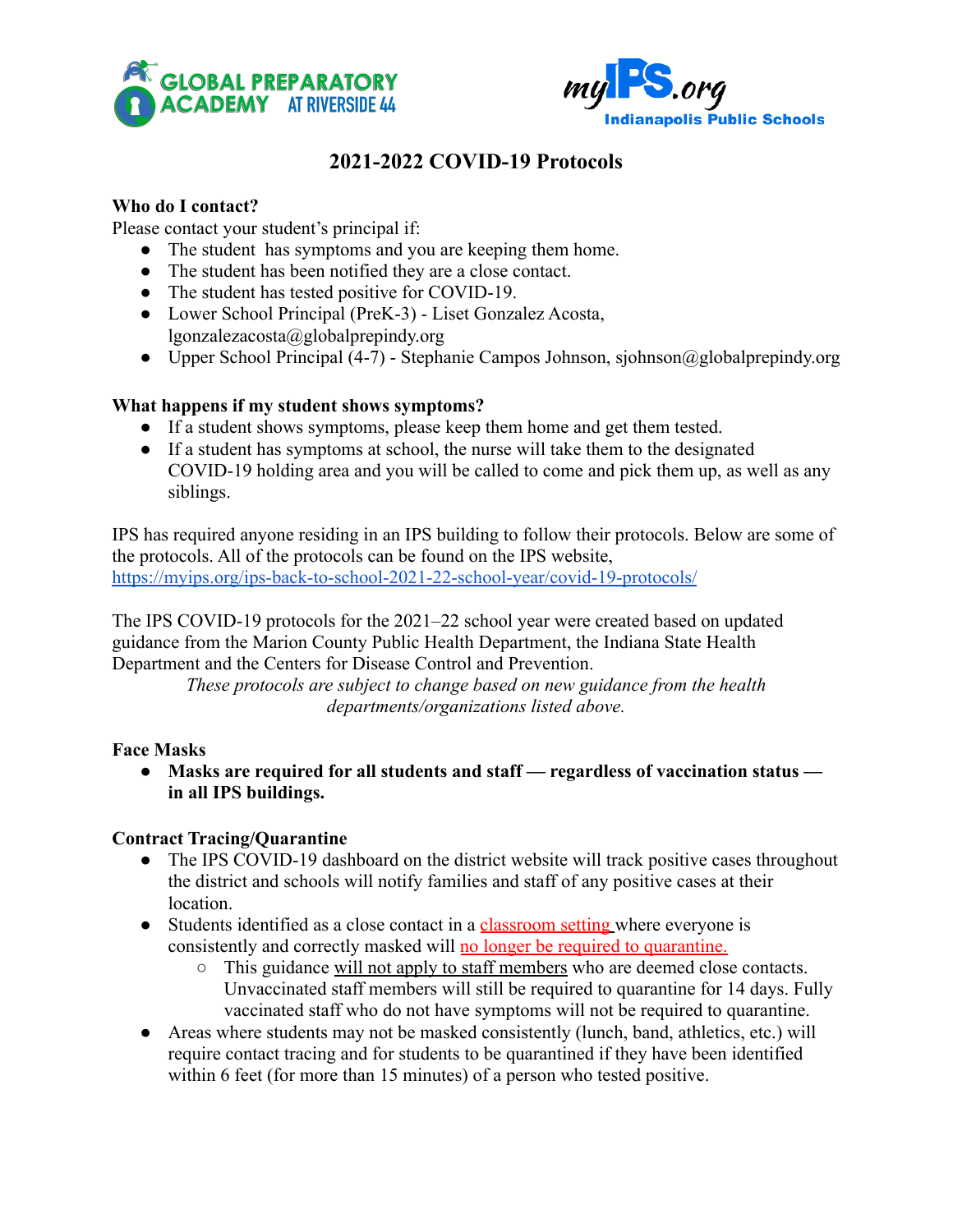



- Students/staff who have had close contact with someone with COVID-19 and who meets the following criteria does NOT need to quarantine: Someone who has COVID-19 illness within the previous three months, has recovered and remains without COVID-19 symptoms (for example, cough, shortness of breath).
- Quarantine periods will expire after 14 days post exposure.
- GPA/IPS accepts either a PCR or rapid test for both asymptomatic and symptomatic individuals. Tests must be done in a clinical setting.
- Seating charts will be maintained in all classrooms, cafeterias, and school buses so that contact tracing can be conducted.
- COVID-19 symptoms must be monitored at home for students and staff. Those displaying symptoms must remain at home.

# **COVID-19 Symptoms Checklist**

The following are the COVID-19 symptoms parents and staff should check each morning before attending school or work. Those who have these symptoms should stay home.

- Fever/Chills
- Cough
- Shortness of Breath
- Fatigue
- Muscle/Body Aches
- Headache
- Loss of Taste/Smell
- Sore Throat
- Sinus Congestion

If you stay home due to several symptoms, please get tested before returning to school.

● If you **test positive**, regardless of vaccination status, **you must be isolated for 10 days.**

## **Cleaning/Sanitizing/Hygiene & PPE**

● All high-touch surfaces will be cleaned and sanitized frequently, specifically classrooms will be sanitized three times daily.

## **Social Distancing — Classrooms/Cafeterias/Buses**

- Schools will continue to cohort students as much as possible and practice social distancing of 3 feet when possible.
- Seating charts will be maintained in classes, during lunch periods, and on buses for contact tracing.
- Students will be able to eat in school cafeterias but will have assigned seating. Masks are not required for students while eating and drinking.

## **Student Quarantines & Learning**

● Students will be sent home with work to complete the day they have been sent to quarantine. Parents may need to pick up additional materials and assignments depending on the length of quarantine.